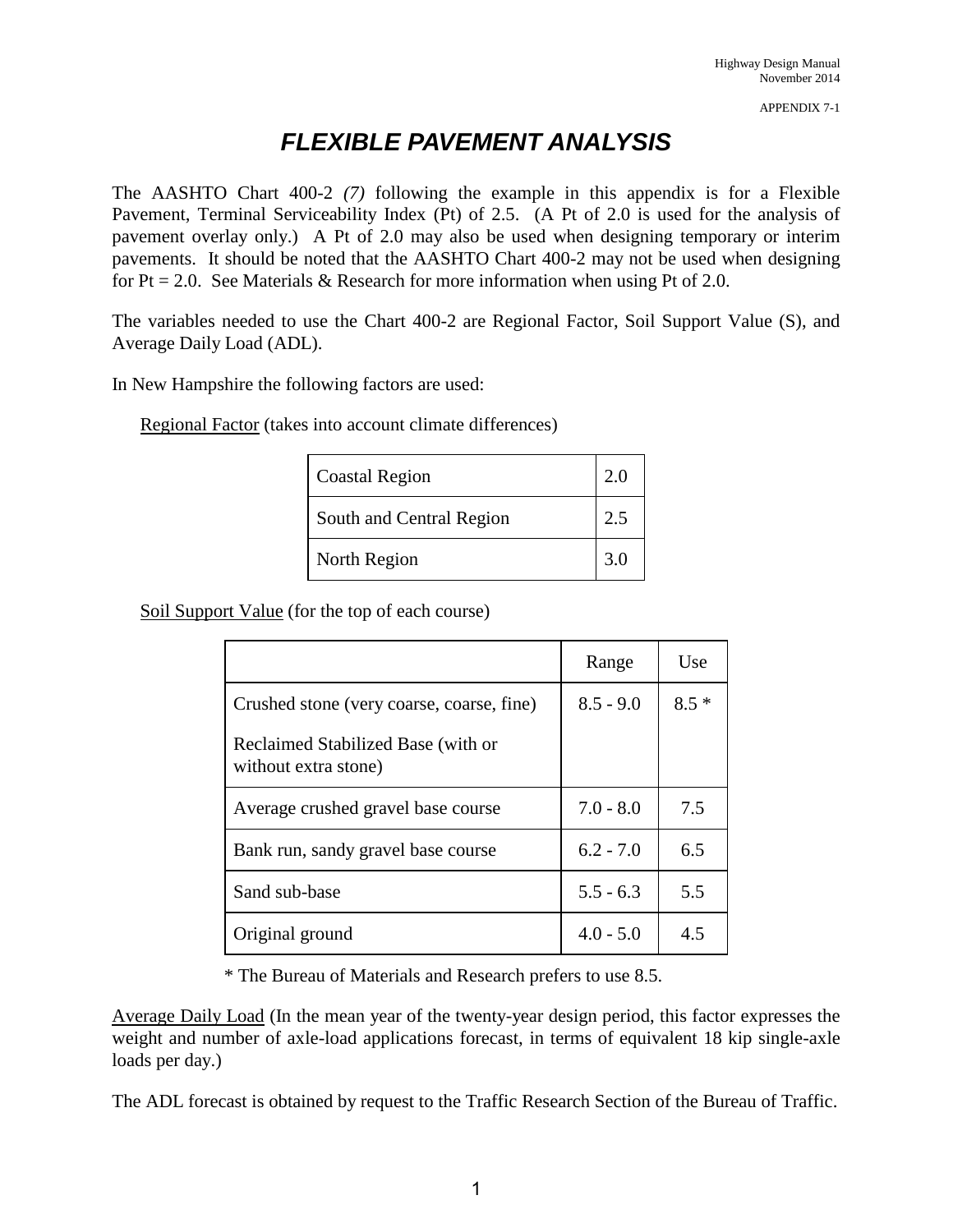The Chart 400-2 provides the nomograph solution for the weighted Structural Number (SN) for the material under the layer being examined. In lieu of the nomograph solution, an Excel worksheet has been developed that can be used to determine the required Structural Number. A copy of the Excel worksheet may be obtained from the Bureau of Materials and Research.

The value obtained from Chart 400-2 is compared to the computed value (accumulated) for the layer being examined using the following pavement layer coefficients. In order for the design to be valid, the cumulative SN must exceed the required SN for each layer.

| <b>Type of Material</b>                                                        | <b>SN/inch</b> |
|--------------------------------------------------------------------------------|----------------|
| Bituminous Concrete Pavement (wearing course, binder<br>course, high strength) | 0.38           |
| <b>Bituminous Concrete Base</b>                                                | 0.34           |
| Road Mix Pavement (C-2, PMST, etc.)                                            | 0.20           |
| <b>Asphalt Treated Gravel Base</b>                                             | 0.24           |
| Crushed Stone Base (fine gradation)                                            | 0.14           |
| Crushed Stone Base (coarse gradation)                                          | 0.14           |
| Crushed Stone Base (very coarse gradation)                                     | 0.14           |
| <b>Crushed Ledge Rock</b>                                                      | 0.10           |
| <b>Crushed Gravel Base</b>                                                     | 0.10           |
| <b>Bank Run Gravel Base</b>                                                    | 0.07           |
| <b>Sand Sub-Base</b>                                                           | 0.05           |
| <b>Reclaimed Stabilized Base</b>                                               | $0.14*$        |

Pavement Layer Coefficient used to calculate the SN (per inch of thickness):

\* Recommended by USACE Cold Regions Research and Engineering Laboratory (CRREL), *Special Report 94-30: Layer Coefficients for NHDOT Pavement Materials (11)*.

After computing the pavement structure of the typical section, the computed estimated amounts needed for the project should be sent to the Bureau of Materials and Research Pavement Management Section together with the proposed pavement design for approval. The following items should be included with the Pavement Design request: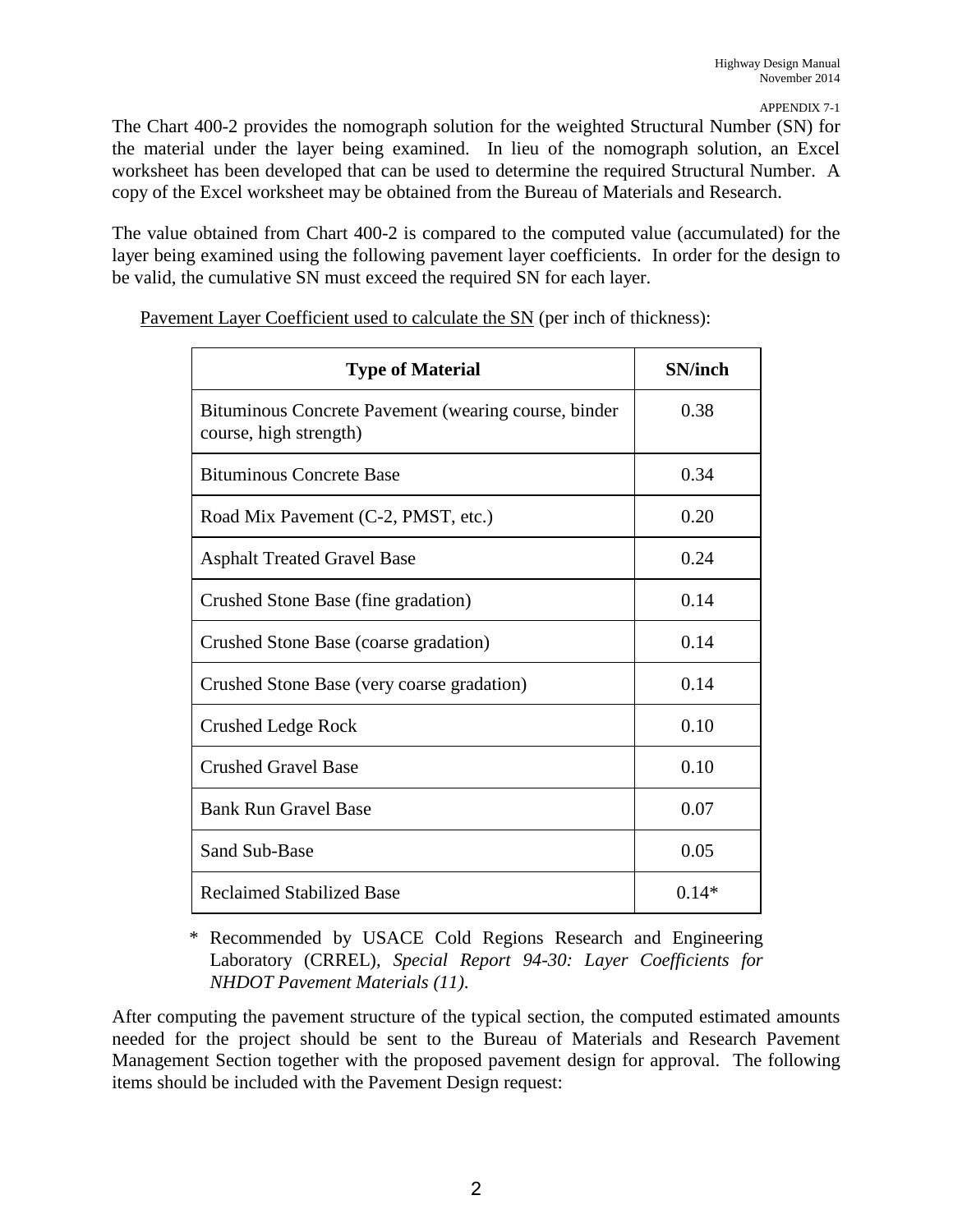APPENDIX 7-1

- Locus Map/Aerial Photograph
- ADL
- Preliminary Engineering Report
- General Plans (if available)
- Proposed Profile (if available)
- Record Construction Plans and Typical Sections (if available)
- Proposed pavement design/treatment being considered
- Project schedule and target advertising date with a requested turnaround time

The Bureau of Materials and Research's Geotechnical Section provides recommendations for areas of extra sand for frost protection and locations of underdrain. This is specified in a separate request to the Geotechnical Section, see Chapter 2.

## **EXAMPLE:**



Proposed pavement and base, given:

$$
ADL = 575
$$
  $Pt = 2.5$   $R.F. = 2.5$ 

| <b>Structural Section</b>             | <b>SN/inch</b>         | Cum. SN | <b>Required SN</b> |
|---------------------------------------|------------------------|---------|--------------------|
| 1" wearing course bituminous concrete | $1''$ x $0.38 = 0.38$  | 0.38    |                    |
| 2" binder course bituminous concrete  | $2''$ x $0.38 = 0.76$  | 1.14    | 3.09               |
| 12" crushed gravel                    | $12''$ x $0.10 = 1.20$ | 2.34    | 3.56               |
| 12" gravel                            | $12''$ x $0.07 = 0.84$ | 3.18    | 4.65               |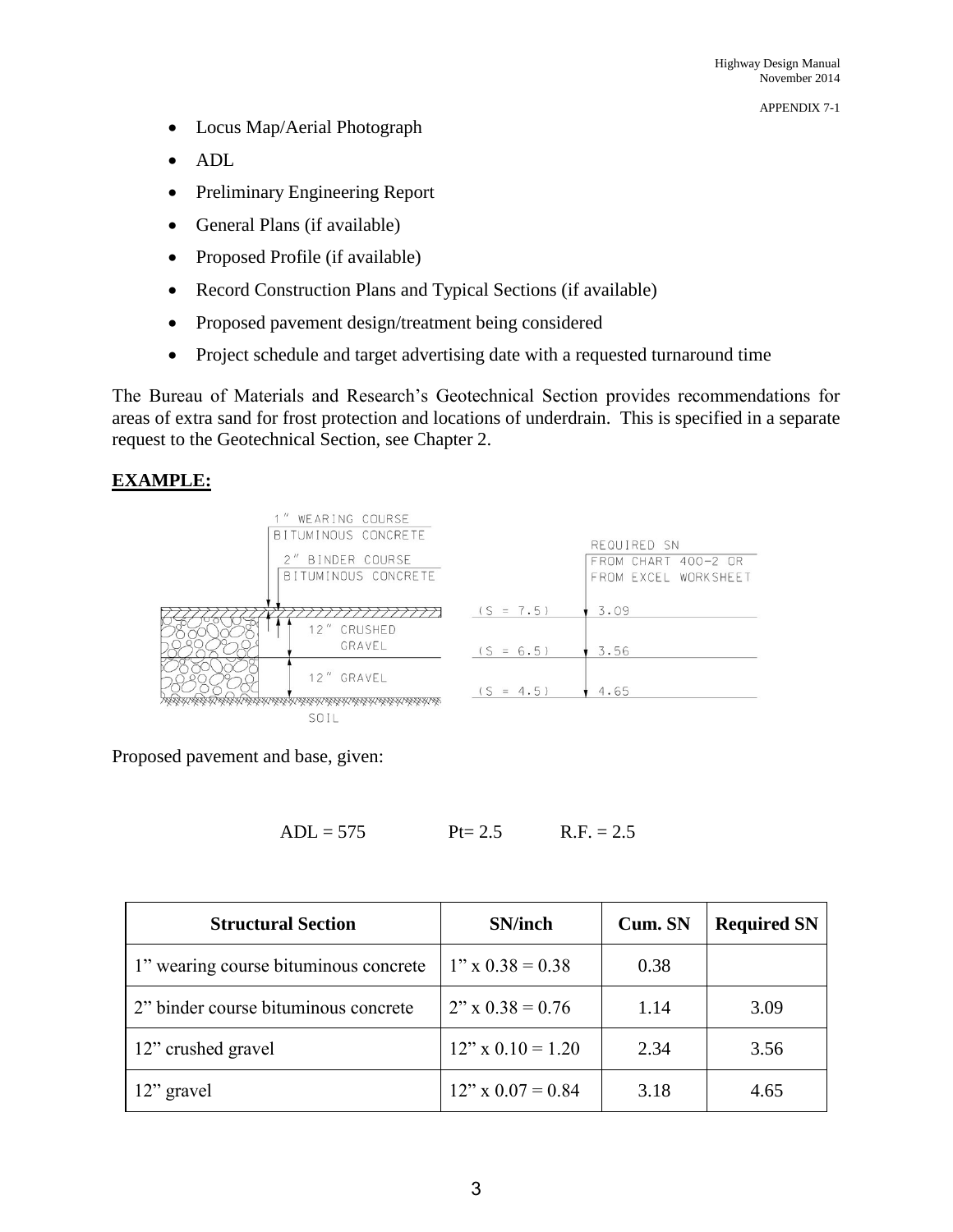The difference in surface courses SN (cumulative), 1.14 to the required SN of 3.09 indicates a need for 1.95 (increased pavement thickness) or a need for 5¼ inches of additional pavement thickness (1.95  $\div$  0.38 = 5.13). Therefore the pavement thickness should be increased to 3" + 5.5" or a total of 8.5 inches, roundup to the nearest ½ inch; see the attached Sample Analysis Trial #1.

When 8.5 inches of pavement (1" wearing,  $2\frac{1}{2}$ " binder and 5" base course) is proposed, the tabulation looks like this and is satisfactory whereby the cumulative SN exceeds the required SN for each layer. If the Cumulative SN is not larger than the Required SN for every layer, the design is not considered to be valid; see the attached Sample Analysis Trial #2.

| <b>Structural Section</b> | <b>SN/inch</b>             | Cum. SN | <b>Required SN</b> |
|---------------------------|----------------------------|---------|--------------------|
| 1.0" wearing courses      | $1'' \times 0.38 = 0.38$   | 0.38    |                    |
| 2.5" binder course        | $2.5'' \times 0.38 = 0.95$ | 1.33    |                    |
| 5" base course            | $5''$ x $0.34 = 1.70$      | 3.03    | 3.09               |
| 12" crushed gravel        | $12''$ x $0.10 = 1.20$     | 4.23    | 3.56               |
| 12" gravel                | $12" \times 0.07 = 0.84$   | 5.07    | 4.65               |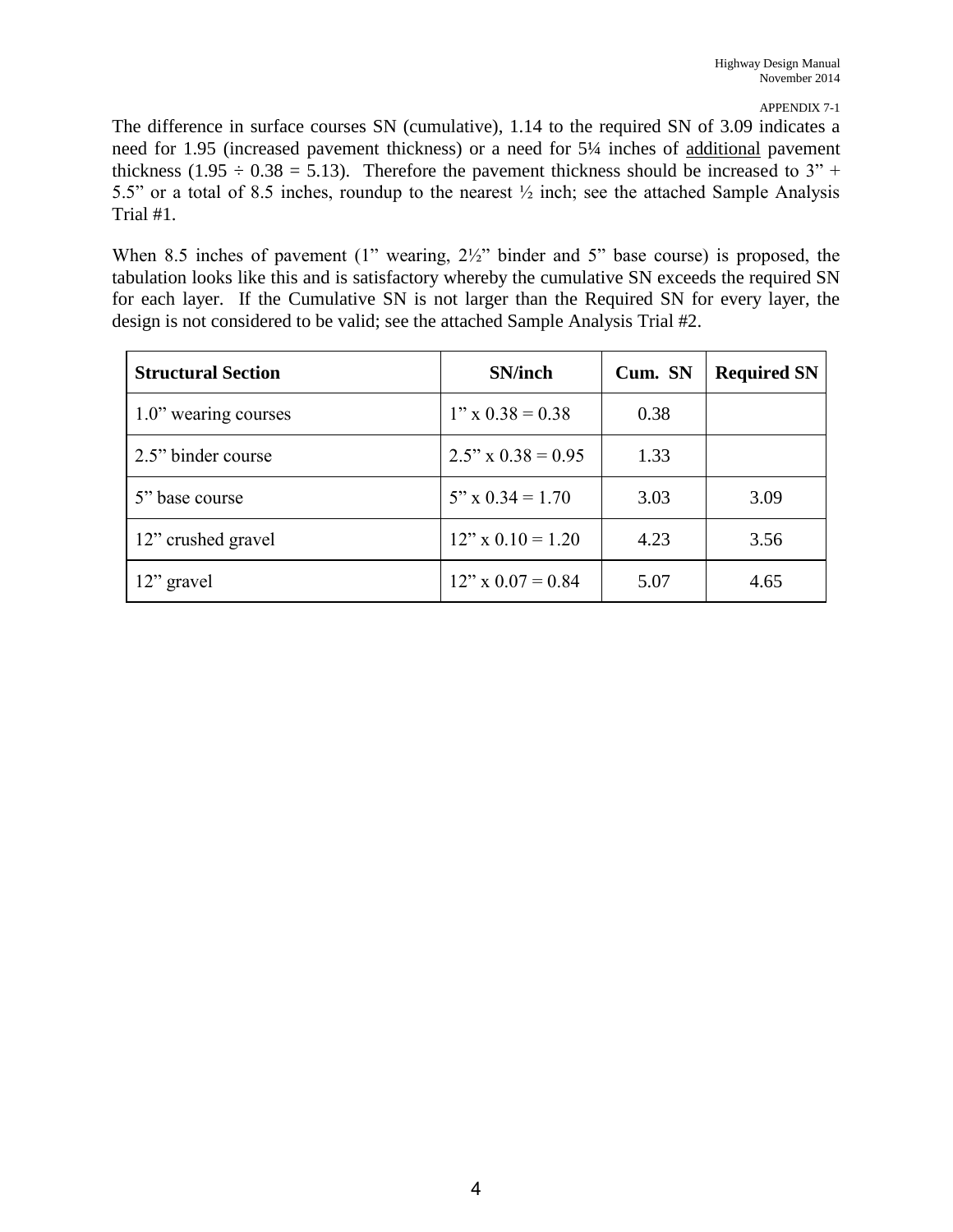

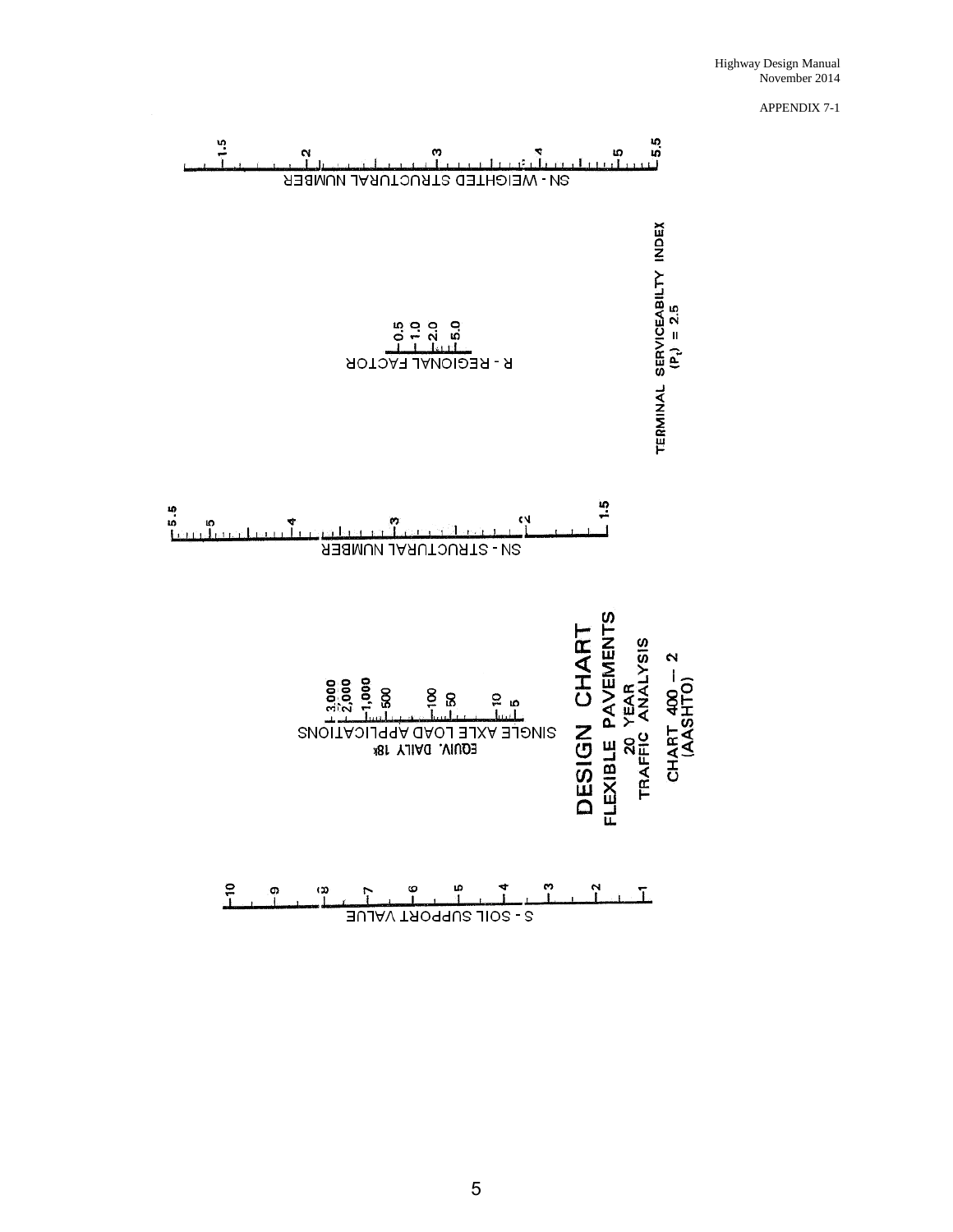| PROJECT:                                          | <b>SAMPLE</b>                                                                                                            |              |       | DESCRIPTION:                |                                                                        |                                |          |
|---------------------------------------------------|--------------------------------------------------------------------------------------------------------------------------|--------------|-------|-----------------------------|------------------------------------------------------------------------|--------------------------------|----------|
| REGION FACTOR:<br>MEAN YEAR ADL:<br>STATE NUMBER: | <b>SAMPLE</b><br>575<br>2.5                                                                                              |              |       |                             | AASHO 1972 Interim Design Guide Analysis<br>Sample Analysis - Trial #1 |                                |          |
| TERMINAL SERVICE:<br>DESIGN PERIOD:               | 20 years<br>2.5                                                                                                          |              |       | COMPILED BY:<br>CHECKED BY: |                                                                        | <b>SAMPLE</b><br><b>SAMPLE</b> |          |
|                                                   |                                                                                                                          |              |       |                             | $\frac{8}{2}$                                                          | SUPPORT<br><b>SOIL</b>         |          |
| COURSE                                            |                                                                                                                          | <b>DEPTH</b> | SN/in | LAYER                       | CUMULATIVE                                                             | FACTOR                         | REQ'D SN |
| Wearing course pavement                           |                                                                                                                          | 1.00         | 0.38  | 0.38                        | 0.38                                                                   |                                |          |
| Binder course pavement                            |                                                                                                                          | 2.00         | 0.38  | 0.76                        | 1.14                                                                   | 7.50                           | 3.09     |
| <b>Crushed Gravel</b>                             |                                                                                                                          | 12.00        | 0.10  | 1.20                        | 2.34                                                                   | 6.50                           | 3.56     |
| Gravel                                            |                                                                                                                          | 12.00        | 0.07  | 0.84                        | 3.18                                                                   | 4.50                           | 4.65     |
|                                                   | FOR FUTURE OVERLAYS                                                                                                      |              |       |                             |                                                                        |                                |          |
| HBP (SN/in)                                       | HBP (REQ'D SN-ACTUAL SN)                                                                                                 |              |       | $3.09 - 1.14$               | 0.38<br>1.95<br>$\mathsf{II}$                                          |                                |          |
|                                                   | FUTURE OVERLAYS REQUIRED:                                                                                                |              |       |                             |                                                                        | 51/4 inches                    |          |
| NOTE:                                             | Specify additional sand where recommended by Bureau of Materials and Research to meet frost requirements                 |              |       |                             |                                                                        |                                |          |
| REMARKS:                                          | . Design is not valid. Required Structural Number (SN) exceeds the cumulative SN for every layer.<br><b>Conclusions:</b> |              |       |                             |                                                                        |                                |          |

6

5/28/2011 5/28/2011

**FLEXIBLE PAVEMENT DESIGN**

**FLEXIBLE PAVEMENT DESIGN** 

2. Increase total pavement thickness to 8-1/2 inches and re-run analysis.

2. Increase total pavement thickness to 8-1/2 inches and re-run analysis.

APPENDIX 7-1

1972InterimGuide\_Samples.xls/Sample\_Trial#1 1972InterimGuide\_Samples.xls/Sample\_Trial#1